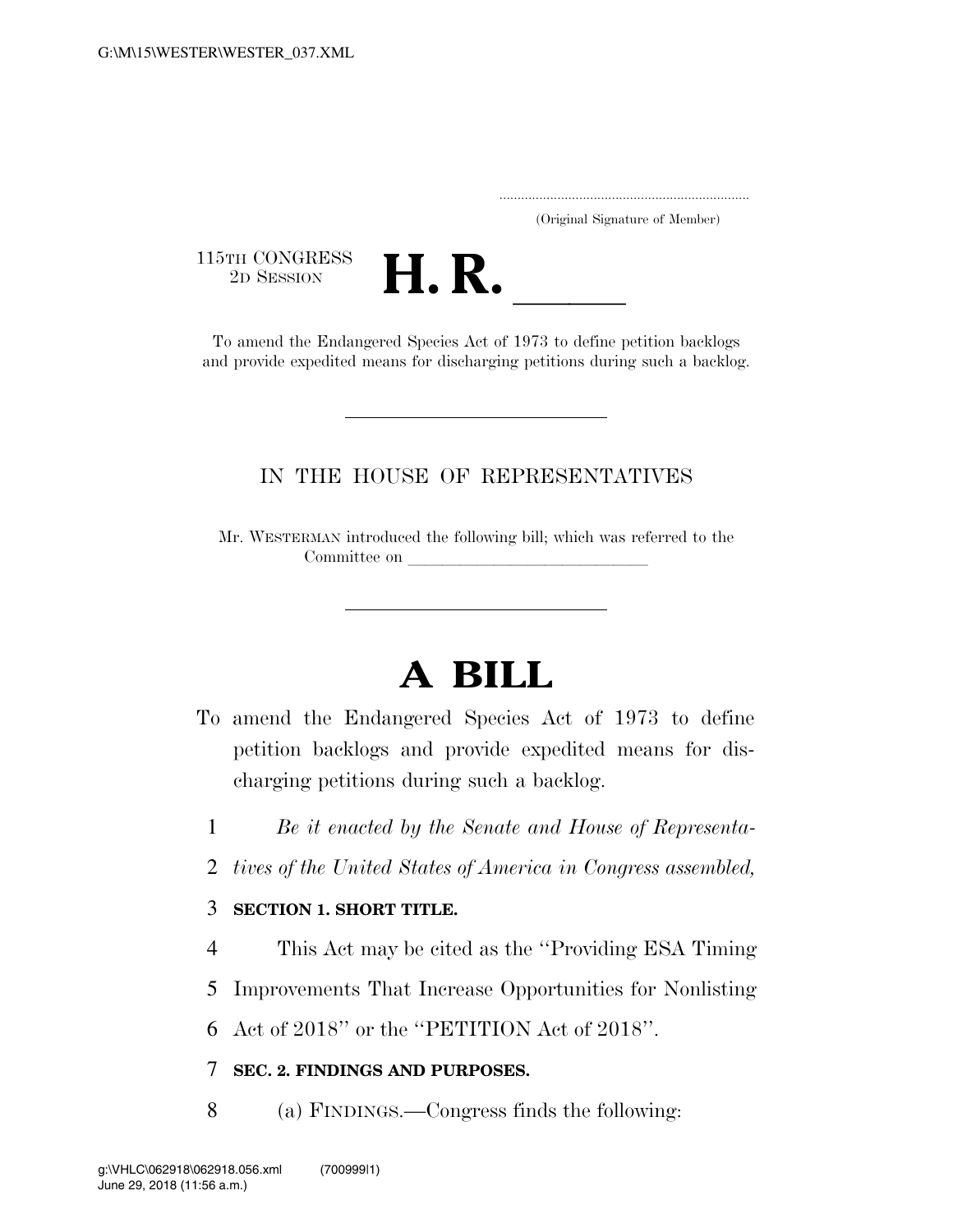(1) The number and type of species-listing peti- tions received by the United States Fish and Wild- life Service (in this Act referred to as the ''Service'') during the last two decades under the Endangered Species Act of 1973 (16 U.S.C. 1531 et seq.) rou- tinely outstrip the capacity of the agency to process all such petitions within the timeframes required by 8 that statute, constituting a petition backlog.

 (2) A significant portion of petitions in the backlog would ultimately be rejected as having failed to contain substantial information, or containing substantial information but not meriting a listing of a species as an endangered species or threatened species, if the Service were to issue findings on them.

 (3) The petition system has been overloaded with influxes of petitions submitted by well-funded petitioners with the express intention of creating a backlog that causes the Service to fail to adhere to timeframes established in the Endangered Species Act of 1973.

 (4) The deficit between total received petitions and petitions processed within statutory timeframes results in the Federal Government being exposed to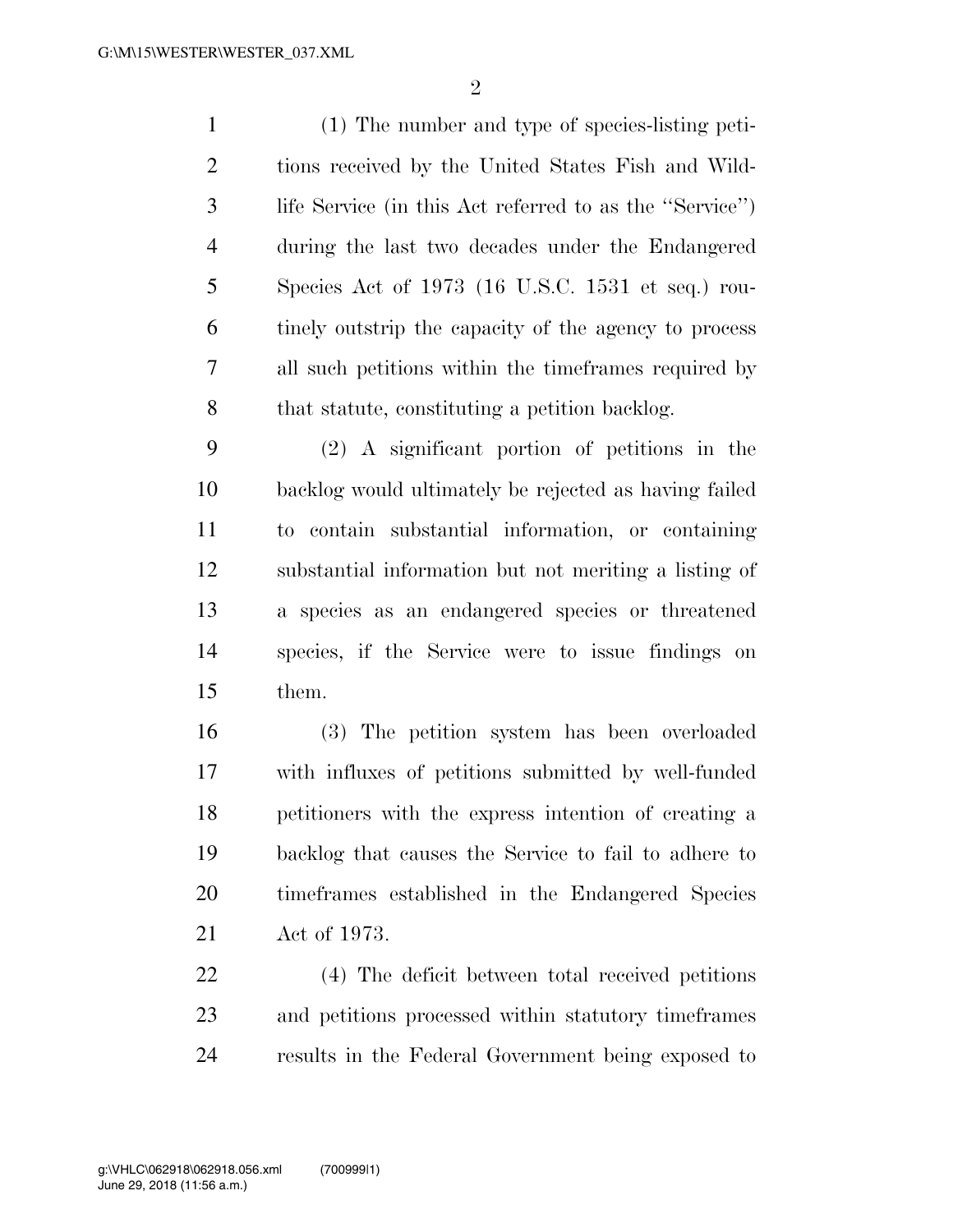legal liability on the basis of such a backlog, in ac-cordance with such intention of petitioners.

 (5) Ensuing litigation initiated by such peti- tioners results in the Service agreeing to or being court-ordered to adhere to adverse timeframes, list-ing decisions, and settlements.

 (6) Such litigation secures listings for species and habitat designations for which the Service would otherwise not issue a positive finding on the basis of its regular, procedural evaluation of a petition.

 (7) Accordingly, such listings and designations are agreed or adhered to contrary to the public in- terest insofar as the public benefits from faithful execution of duly passed laws.

 (8) A statutory remedy is necessary to address the backlog of the Service and to prevent such statu- tory abuse while maintaining proper open channels for qualifying species to be listed as threatened spe-cies or endangered species.

 (b) PURPOSES.—The purposes of this Act are the fol-lowing:

 (1) To maintain safeguards and pathways to listing of species as endangered species or threat- ened species, along with all corresponding protec-25 tions thereof, for any imperiled species.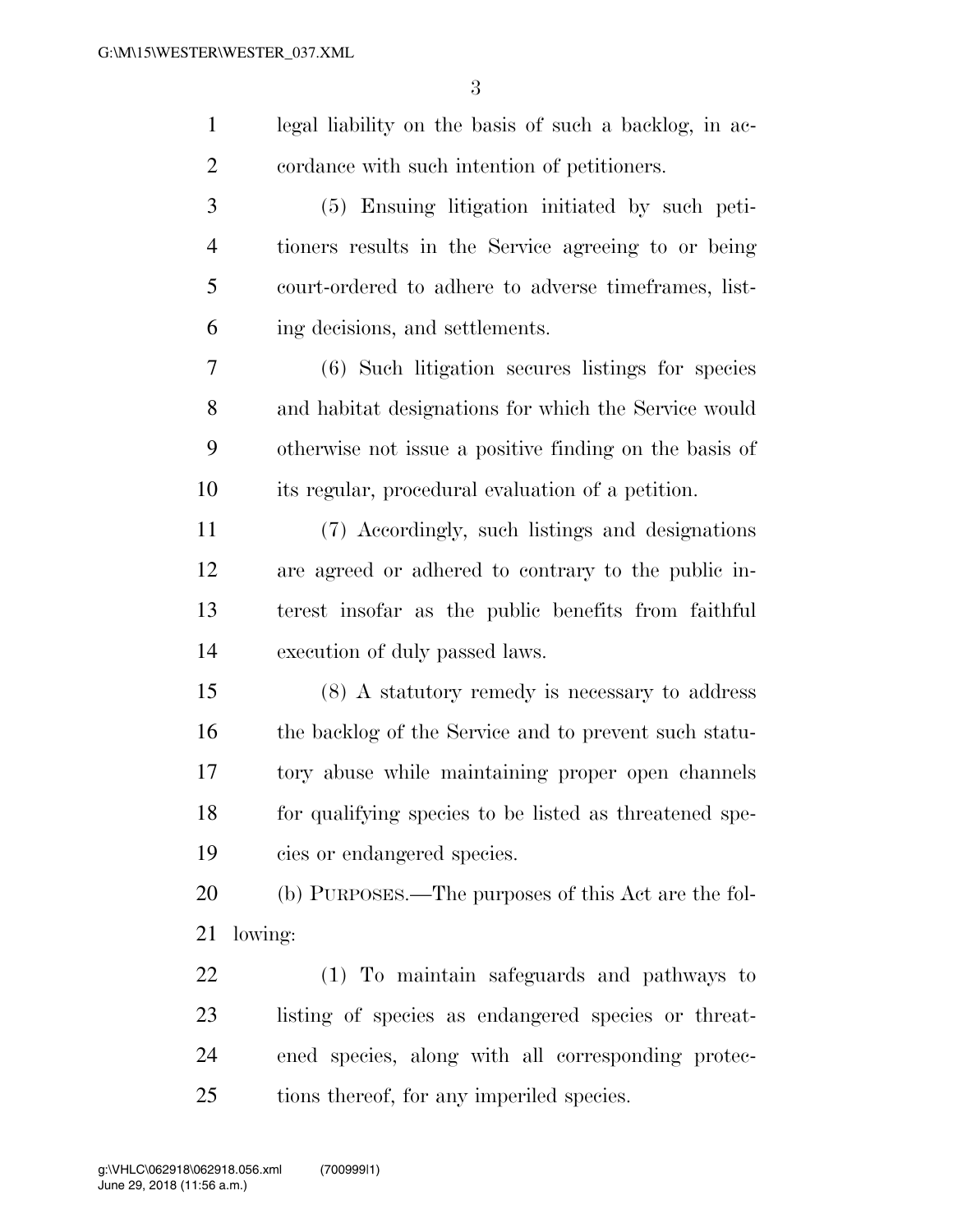| $\mathbf{1}$   | (2) To limit unnecessary legal liability of the         |
|----------------|---------------------------------------------------------|
| $\overline{2}$ | Federal Government arising from any backlog of pe-      |
| 3              | titions received under the Endangered Species Act of    |
| $\overline{4}$ | 1973.                                                   |
| 5              | (3) To prevent adverse court orders and settle-         |
| 6              | ments arising when such liability is exploited in liti- |
| $\overline{7}$ | gation.                                                 |
| 8              | (4) To accomplish all of the foregoing by reduc-        |
| 9              | ing and eliminating the backlog of excess petitions     |
| 10             | received by the Service under the Endangered Spe-       |
| 11             | cies Act of 1973.                                       |
| 12             | SEC. 3. DEFINITIONS.                                    |
| 13             | Section 2 of the Endangered Species Act of 1973 (16)    |
| 14             | U.S.C. $1531$ ) is amended—                             |
| 15             | (1) by inserting before the text the following:         |
| 16             | "(a) IN GENERAL.—"; and                                 |
| 17             | $(2)$ by adding at the end the following:               |
| 18             | "(b) DEFINITIONS RELATED TO PETITIONS.—In this          |
| 19             | Act:                                                    |
| 20             | "(1) $90$ -DAY PETITION BACKLOG.—The term               |
| 21             | '90-day petition backlog' means such a backlog de-      |
| 22             | clared by the Secretary under section $4(b)(3)(E)$ .    |
| 23             | "(2) 12-MONTH PETITION BACKLOG.—The term                |
| 24             | '12-month petition backlog' means such a backlog        |
| 25             | declared by the Secretary under section $4(b)(3)(E)$ .  |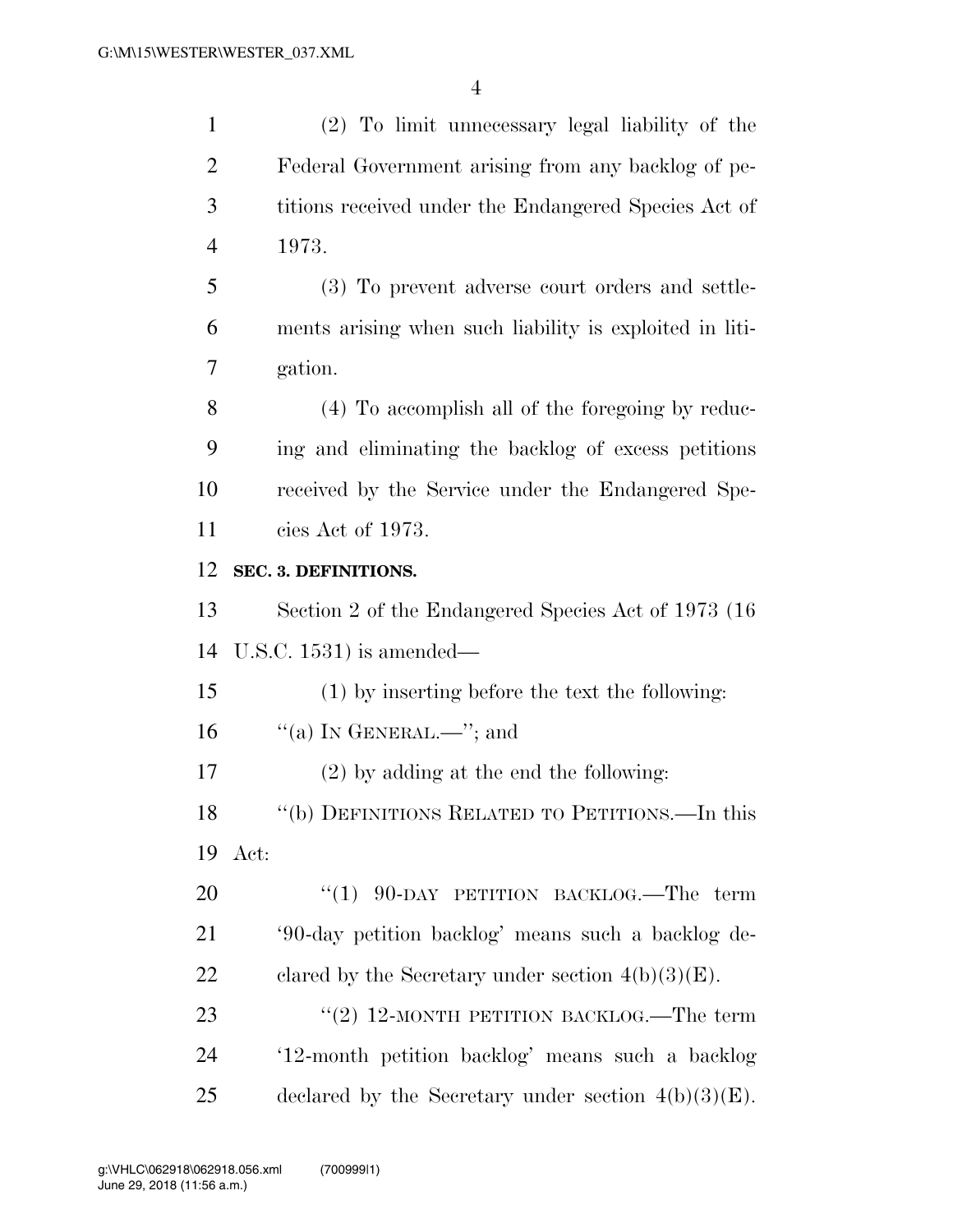| $\mathbf{1}$   | "(3) BACKLOG SCHEDULE.—The term 'backlog                      |
|----------------|---------------------------------------------------------------|
| $\overline{2}$ | schedule' means a comprehensive, regularly updated            |
| 3              | compendium of petitioned-for species that are the             |
| $\overline{4}$ | subject of a 90-day petition backlog or a 12-month            |
| 5              | petition backlog—                                             |
| 6              | "(A) that consists of $\overline{\phantom{a}}$                |
| 7              | $\cdot$ <sup>"</sup> (i) a list of petitions to add a species |
| 8              | to a list of species under section $4(c)$ , in-               |
| 9              | cluding petitions to move a species from                      |
| 10             | the list of threatened species to the list of                 |
| 11             | endangered species; and                                       |
| 12             | "(ii) a list of petitions to remove a                         |
| 13             | species from a list of species under section                  |
| 14             | $4(e)$ , including petitions to move a species                |
| 15             | from the list of endangered species to the                    |
| 16             | list of threatened species; and                               |
| 17             | $\lq\lq$ (B) in which the petitions in each such              |
| 18             | list appear in the order in which the petitions               |
| 19             | were submitted to the Secretary.                              |
| 20             | "(4) BACKLOG PROCEDURES.—The term 'back-                      |
| 21             | log procedures' means the actions taken by the Sec-           |
| 22             | retary—                                                       |
| 23             | "(A) under section $4(b)(3)(G)$ following                     |
| 24             | the declaration of a 90-day petition backlog; or              |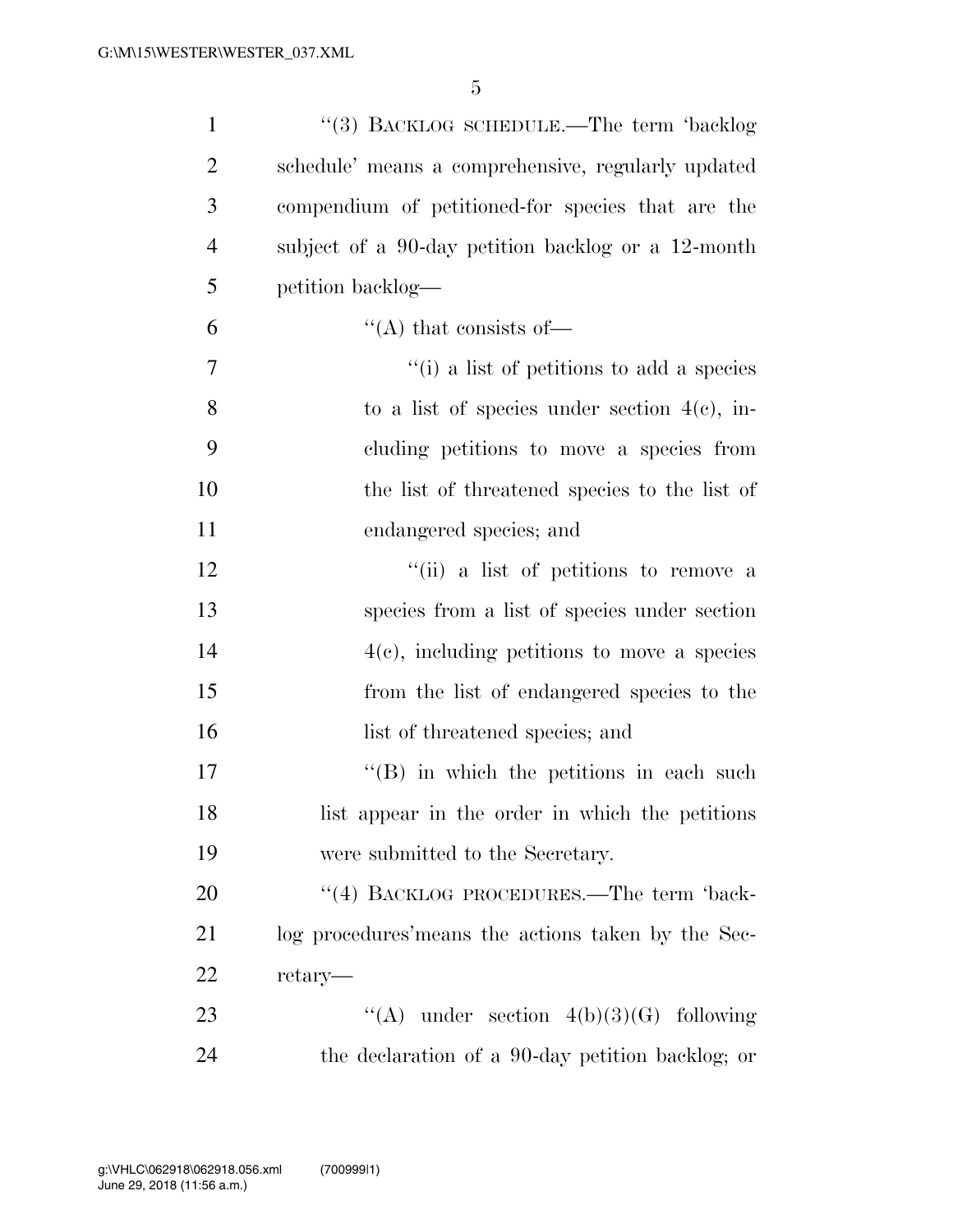| $\mathbf{1}$   | "(B) under section $4(b)(3)(H)$ following           |
|----------------|-----------------------------------------------------|
| $\overline{2}$ | the declaration of a 12-month petition backlog.     |
| 3              | "(5) PETITIONED-FOR SPECIES.—The term 'pe-          |
| $\overline{4}$ | titioned-for species' means a species that has been |
| 5              | identified in a petition presented under subpara-   |
| 6              | graph (A) or (B) of section $4(b)(3)$ .".           |
| 7              | SEC. 4. BACKLOG DECLARATION AND PROCEDURES.         |
| 8              | (a) IN GENERAL.—Section $4(b)(3)$ of the Endan-     |
| 9              | gered Species Act of 1973 (16 U.S.C. 1533(b)(3)) is |
| 10             | amended by adding at the end the following:         |
| 11             | $\lq\lq (E)(i)$ The Secretary shall—                |
| 12             | "(I) declare a 90-day petition backlog"             |
| 13             | at any time the total number of species for         |
| 14             | which a petition is presented to the Sec-           |
| 15             | retary under subparagraph (A) that has              |
| 16             | not been the subject of a finding by the            |
| 17             | Secretary within the time frame established         |
| 18             | under such subparagraph exceeds 5 per-              |
| 19             | cent of the number of species for which             |
| 20             | such petitions have been presented during           |
| 21             | the preceding 15 years;                             |
| 22             | "(II) submit a backlog schedule for                 |
| 23             | such backlog to-                                    |
| 24             | "(aa) the President;                                |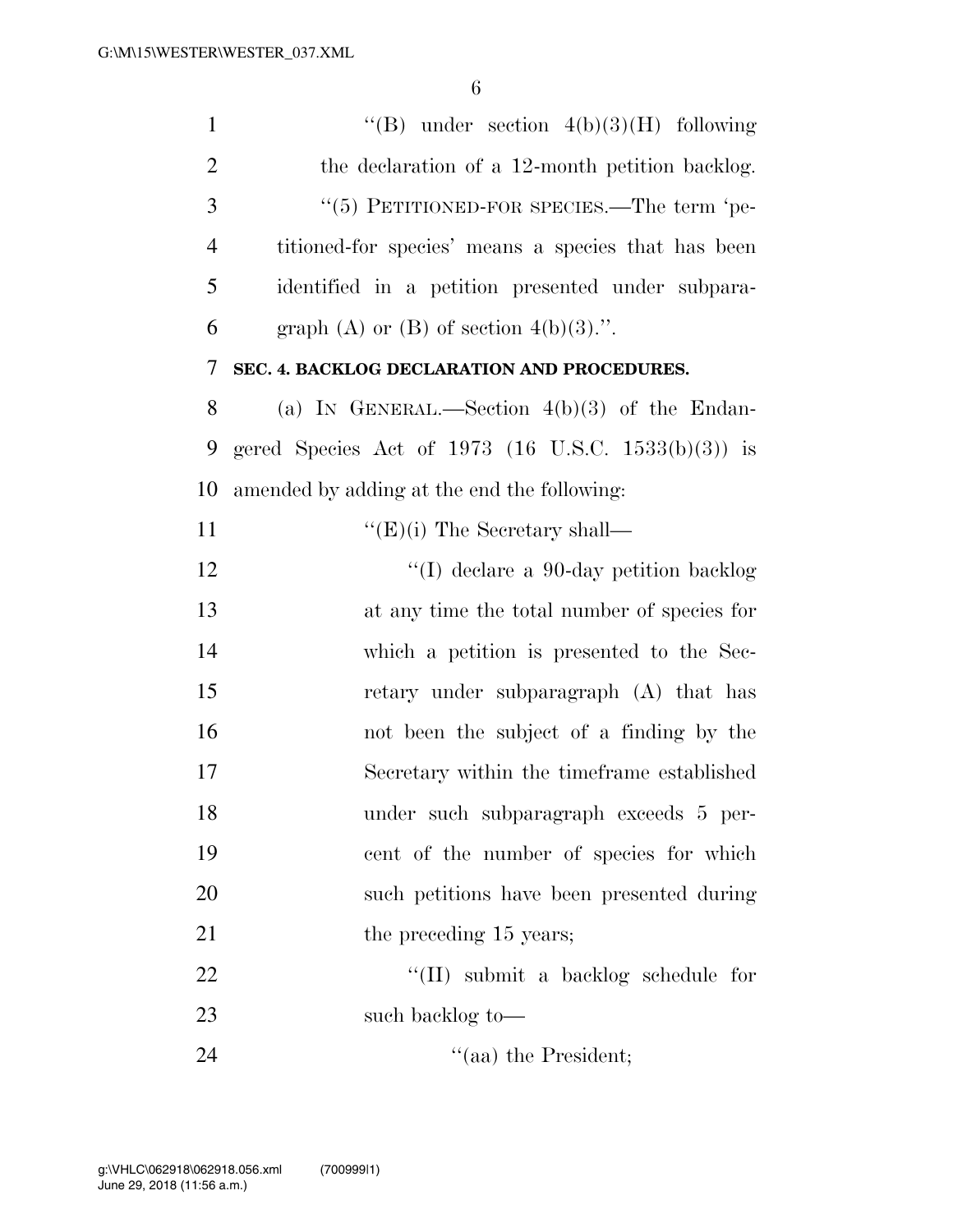| $\mathbf{1}$   | "(bb) the Chairman and ranking              |
|----------------|---------------------------------------------|
| $\overline{2}$ | minority Member of the Committee on         |
| 3              | Environment and Public Works of the         |
| $\overline{4}$ | Senate; and                                 |
| 5              | "(cc) the Chairman and ranking              |
| 6              | minority Member of the Committee on         |
| 7              | Natural Resources of the House of           |
| 8              | Representatives; and                        |
| 9              | "(III) comply with backlog procedures       |
| 10             | under subparagraph $(G)$ during the period  |
| 11             | such backlog is in effect.                  |
| 12             | $\lq\lq$ (ii) The Secretary shall—          |
| 13             | $\lq\lq$ declare a 12-month petition back-  |
| 14             | log at any time the total number of species |
| 15             | for which a petition is being considered by |
| 16             | the Secretary under subparagraph (B) that   |
| 17             | has not been the subject of a finding by    |
| 18             | the Secretary within the timeframe estab-   |
| 19             | lished under such subparagraph exceeds 5    |
| 20             | percent of the number of species for which  |
| 21             | such petitions have been presented during   |
| 22             | the preceding 15 years;                     |
| 23             | "(II) submit a backlog schedule for         |
| 24             | such backlog to—                            |
| 25             | $\cdot$ (aa) the President;                 |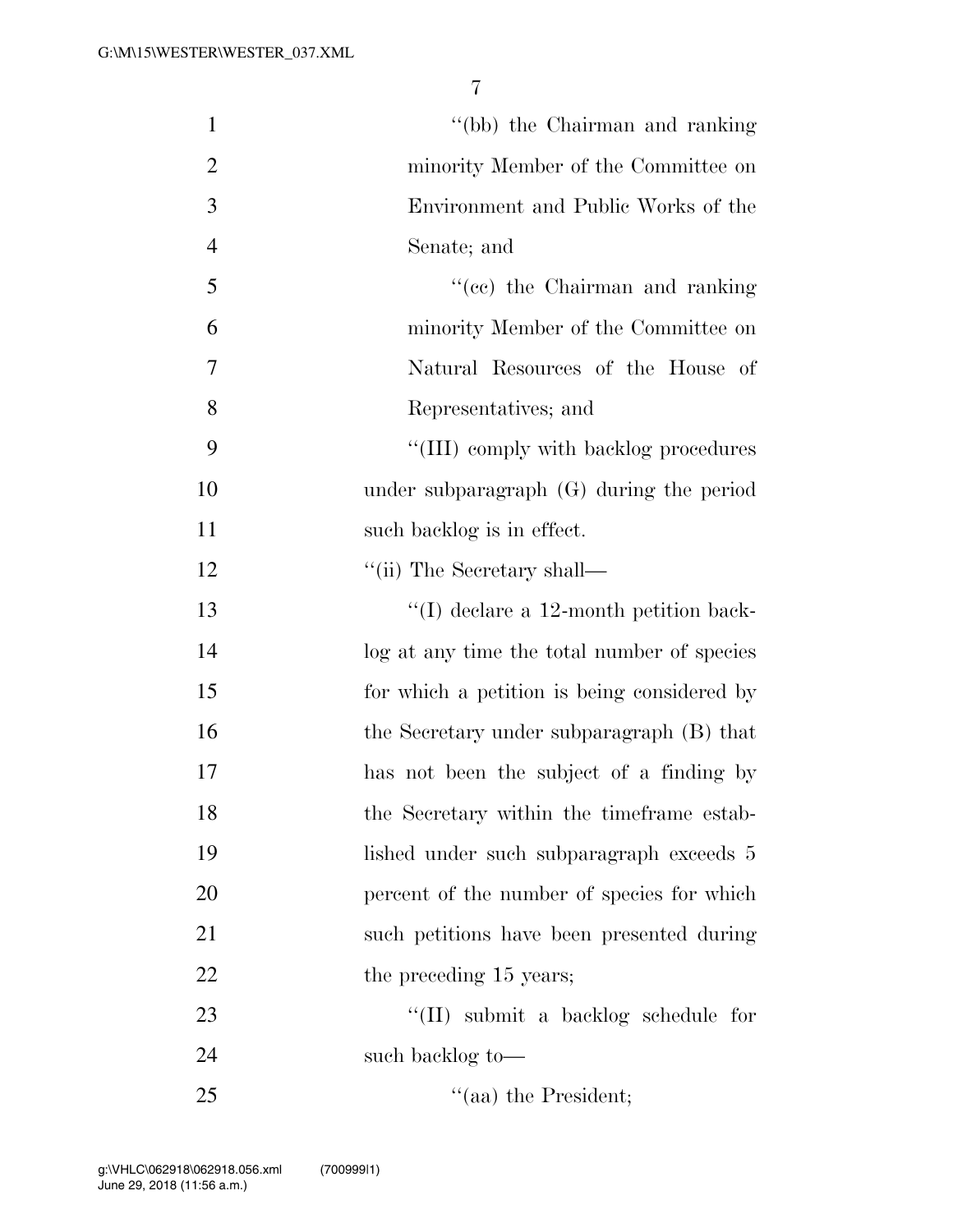| $\mathbf{1}$   | "(bb) the Chairman and ranking                           |
|----------------|----------------------------------------------------------|
| $\overline{2}$ | minority Member of the Committee on                      |
| 3              | Environment and Public Works of the                      |
| $\overline{4}$ | Senate; and                                              |
| 5              | "(cc) the Chairman and ranking                           |
| 6              | minority Member of the Committee on                      |
| 7              | Natural Resources of the House of                        |
| 8              | Representatives; and                                     |
| 9              | "(III) comply with backlog procedures                    |
| 10             | under subparagraph (H) during the period                 |
| 11             | such declaration is in effect.                           |
| 12             | "(iii) Not later than 90 days after declar-              |
| 13             | ing a 90-day petition backlog or 12-month peti-          |
| 14             | tion backlog, and every 90 days thereafter dur-          |
| 15             | ing the period such backlog is in effect, the Sec-       |
| 16             | retary shall submit to the recipients under              |
| 17             | clause $(ii)(II)$ and $(iii)(II)$ , respectively, an up- |
| 18             | dated backlog schedule that contains-                    |
| 19             | $\lq\lq$ (I) a list of petitioned-for species for        |
| 20             | which a finding had been made since the                  |
| 21             | last submission of the backlog schedule                  |
| 22             | under such clause;                                       |
| 23             | $\lq\lq$ (II) the outcomes of findings for all           |
| 24             | petitioned-for species for which a finding               |
| 25             | has been made since the last submission of               |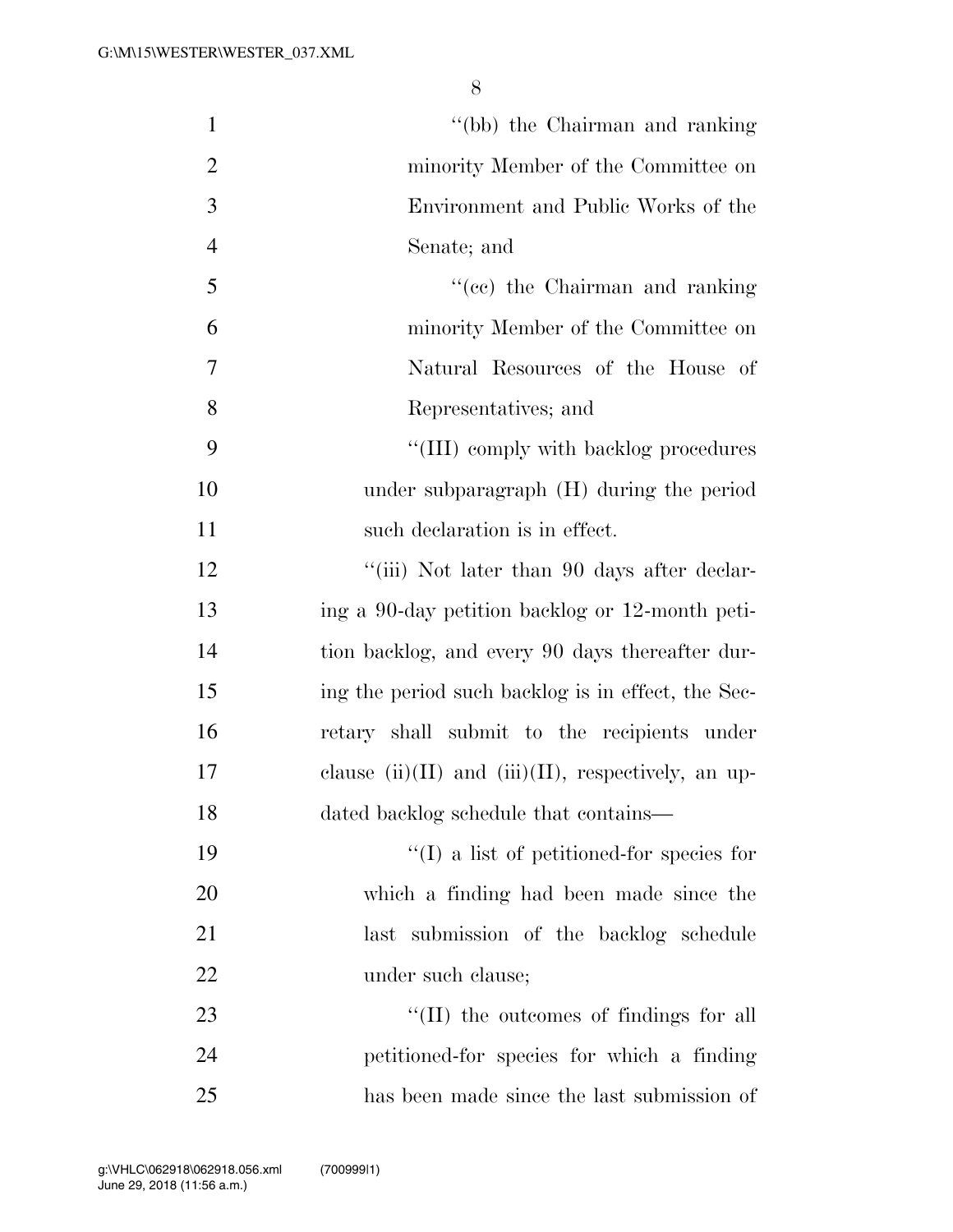| $\mathbf{1}$     | the backlog schedule under such clause;          |
|------------------|--------------------------------------------------|
| $\overline{2}$   | and                                              |
| 3                | "(III) a summary of the bases of all             |
| $\overline{4}$   | findings for any petitioned-for species for      |
| 5                | which a finding has been made since the          |
| 6                | preceding submission of the backlog.             |
| $\boldsymbol{7}$ | "(F) The Secretary shall terminate a $90-$       |
| 8                | day petition backlog or 12-month petition back-  |
| 9                | log at such time as the requirements for declar- |
| 10               | ing such backlog under subparagraph $(E)(i)$ or  |
| 11               | $(E)(ii)$ , respectively, are not fulfilled.     |
| 12               | "(G) During the effective period of a 90-        |
| 13               | day petition backlog—                            |
| 14               | "(i) the requirement under subpara-              |
| 15               | $graph$ (A) to make a finding within $90$        |
| 16               | days shall not apply with respect to any         |
| 17               | species that is the subject of a petition in-    |
| 18               | cluded in the list under<br>section              |
| 19               | 2(b)(3)(A)(i);                                   |
| 20               | "(ii) except as provided in clause (iii),        |
| 21               | the Secretary shall not make any finding         |
| 22               | under subparagraph $(A)$ with respect to         |
| 23               | any species included in the list under sec-      |
| 24               | tion $2(b)(3)(A)(i)$ in the applicable backlog   |
| 25               | schedule, until the earlier of-                  |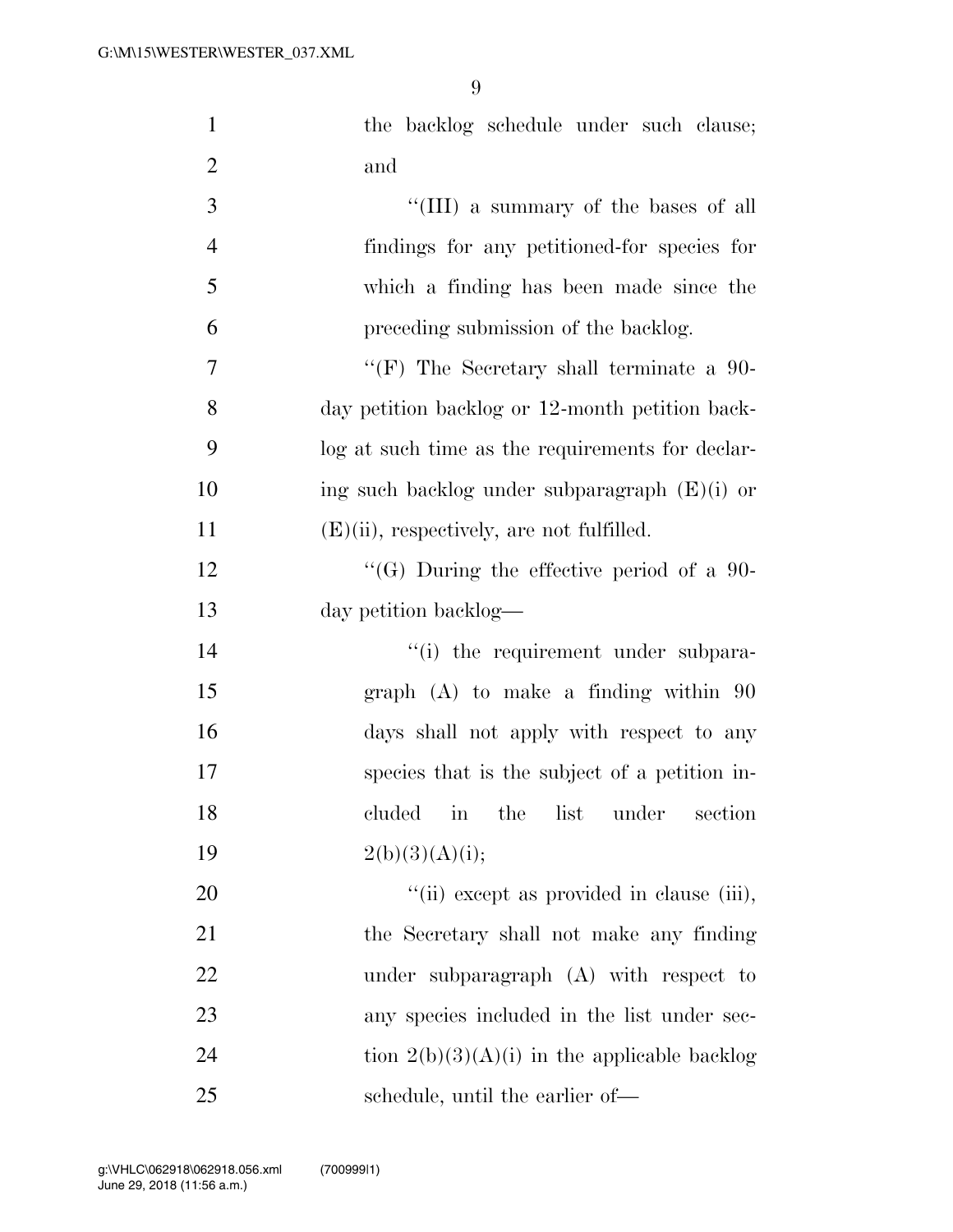| $\mathbf{1}$   | $\lq\lq$ the date the Secretary termi-        |
|----------------|-----------------------------------------------|
| $\mathbf{2}$   | nates the backlog under subparagraph          |
| $\mathfrak{Z}$ | (F);                                          |
| $\overline{4}$ | "(II) the date the applicable                 |
| 5              | backlog schedule consists of only the         |
| 6              | list under such section; or                   |
| $\tau$         | "(III) the date the only peti-                |
| 8              | tioned-for species in the backlog             |
| 9              | schedule to which the Secretary has           |
| 10             | not devoted sufficient resources so as        |
| 11             | to issue such a finding within 90 days        |
| 12             | are those in the list under such sec-         |
| 13             | tion; and                                     |
| 14             | "(iii) the Secretary is deemed to have        |
| 15             | made finding under subparagraph (A) that      |
| 16             | each petition for a species included in the   |
| 17             | list under section $2(b)(3)(A)(i)$ in the ap- |
| 18             | plicable backlog schedule does not present    |
| 19             | substantial scientific or commercial infor-   |
| 20             | mation indicating that the petitioned ac-     |
| 21             | tion may be warranted, effective upon the     |
| 22             | expiration of the 180-day period beginning    |
| 23             | on the date the petition was submitted.       |
| 24             | "(H) Except as provided in subparagraph       |
| 25             | (I)                                           |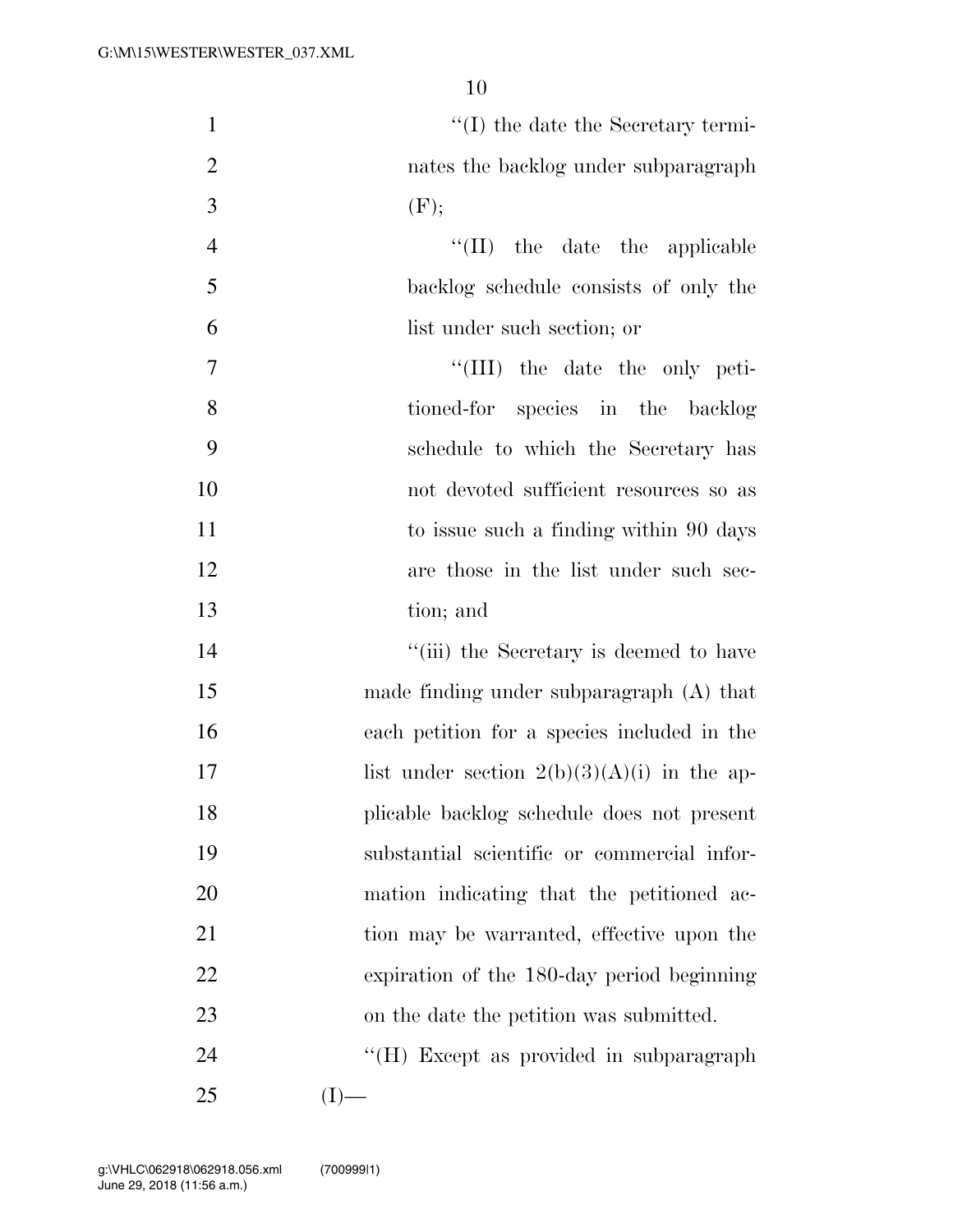| $\mathbf{1}$   | $``(i)$ after declaring a 12-month peti-     |
|----------------|----------------------------------------------|
| $\overline{2}$ | tion backlog under subparagraph $(E)(ii)$    |
| 3              | and before taking any actions under clause   |
| $\overline{4}$ | (ii) of this subparagraph, the Secretary     |
| 5              | shall assign each petition and petitioned-   |
| 6              | for species to be considered under such      |
| $\tau$         | clause to one of the five priority bins re-  |
| 8              | ferred to in the notice issued by the United |
| 9              | States Fish and Wildlife Service entitled    |
| 10             | 'Methodology for Prioritizing Status Re-     |
| 11             | views and Accompanying 12-month find-        |
| 12             | ings on Petitions for Listing Under the      |
| 13             | Endangered Species Act (81 Fed. Reg.         |
| 14             | 49248 (July 27, 2016))'; and                 |
| 15             | "(ii) during the effective period of         |
| 16             | such 12-month petition backlog under sub-    |
| 17             | paragraph $(E)(ii)$ —                        |
| 18             | $\lq\lq$ (I) the requirement under sub-      |
| 19             | paragraph (B) to make a finding              |
| 20             | within 12 months shall not apply with        |
| 21             | respect to any species that is the sub-      |
| 22             | ject of a petition included in the list      |
| 23             | under section $2(b)(3)(A)(i);$               |
| 24             | $\lq$ (II) the Secretary shall consider      |
| 25             | under this paragraph only petitions          |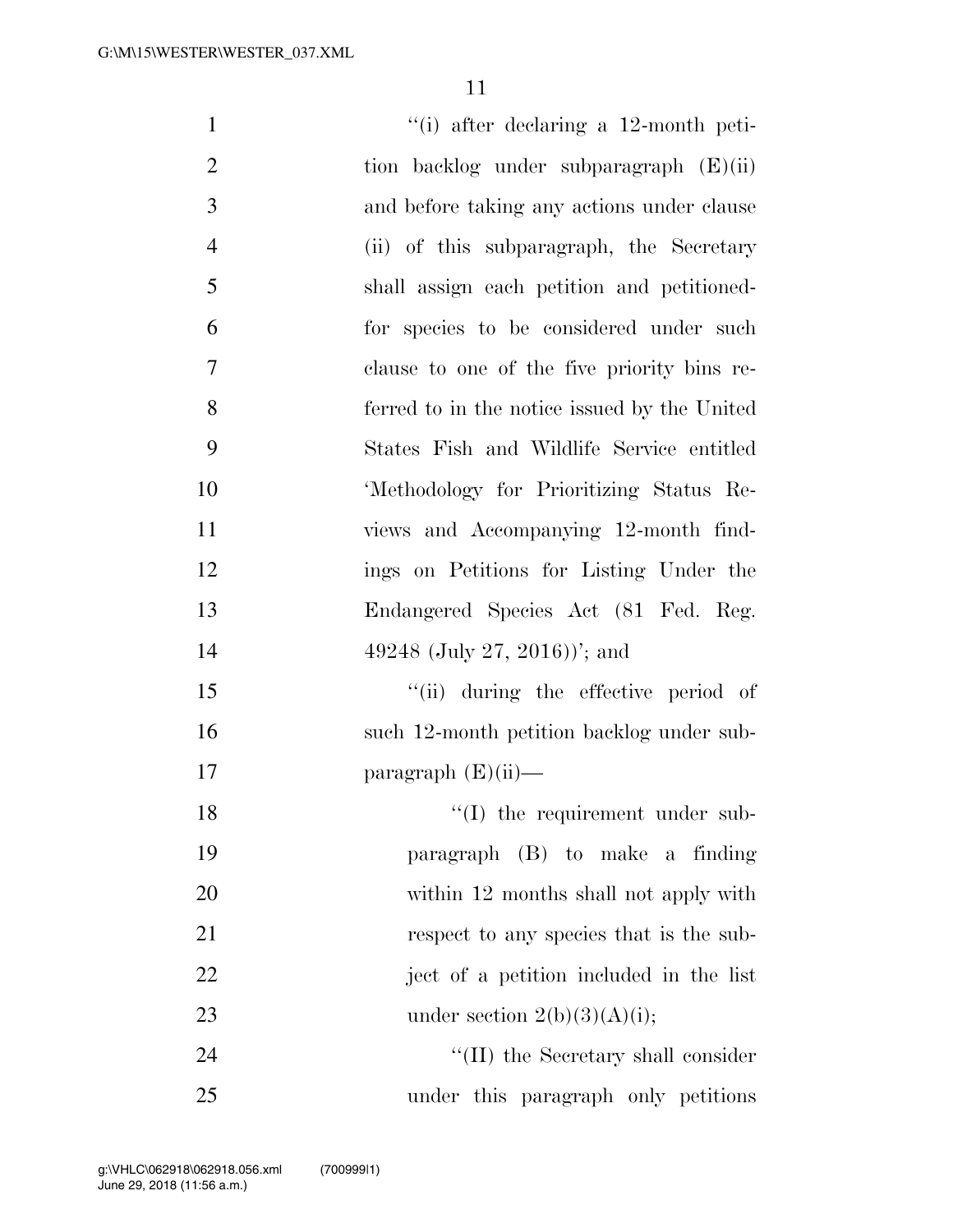| $\mathbf{1}$   | for species included in the list under     |
|----------------|--------------------------------------------|
| $\overline{2}$ | section $2(b)(3)(A)(ii)$ in the applicable |
| 3              | backlog schedule, that were submitted      |
| $\overline{4}$ | more than 12 months before the es-         |
| 5              | tablishment of the backlog;                |
| 6              | "(III) except as provided in sub-          |
| 7              | clause $(IV)$ , the Secretary shall not    |
| 8              | make any finding under subparagraph        |
| 9              | (B) with respect to any species in-        |
| 10             | cluded in the list under section           |
| 11             | $2(b)(3)(A)(i)$ in the applicable backlog  |
| 12             | schedule, until the earlier of—            |
| 13             | "(aa) the date the Secretary               |
| 14             | terminates the backlog under               |
| 15             | subparagraph $(F)$ ;                       |
| 16             | "(bb) the date the applicable              |
| 17             | backlog schedule consists of only          |
| 18             | the list under such section; or            |
| 19             | $f''(ce)$ the date the only peti-          |
| 20             | tioned-for species in the backlog          |
| 21             | schedule to which the Secretary            |
| 22             | has not devoted sufficient re-             |
| 23             | sources so as to issue such a              |
| 24             | finding within 12 months<br>are            |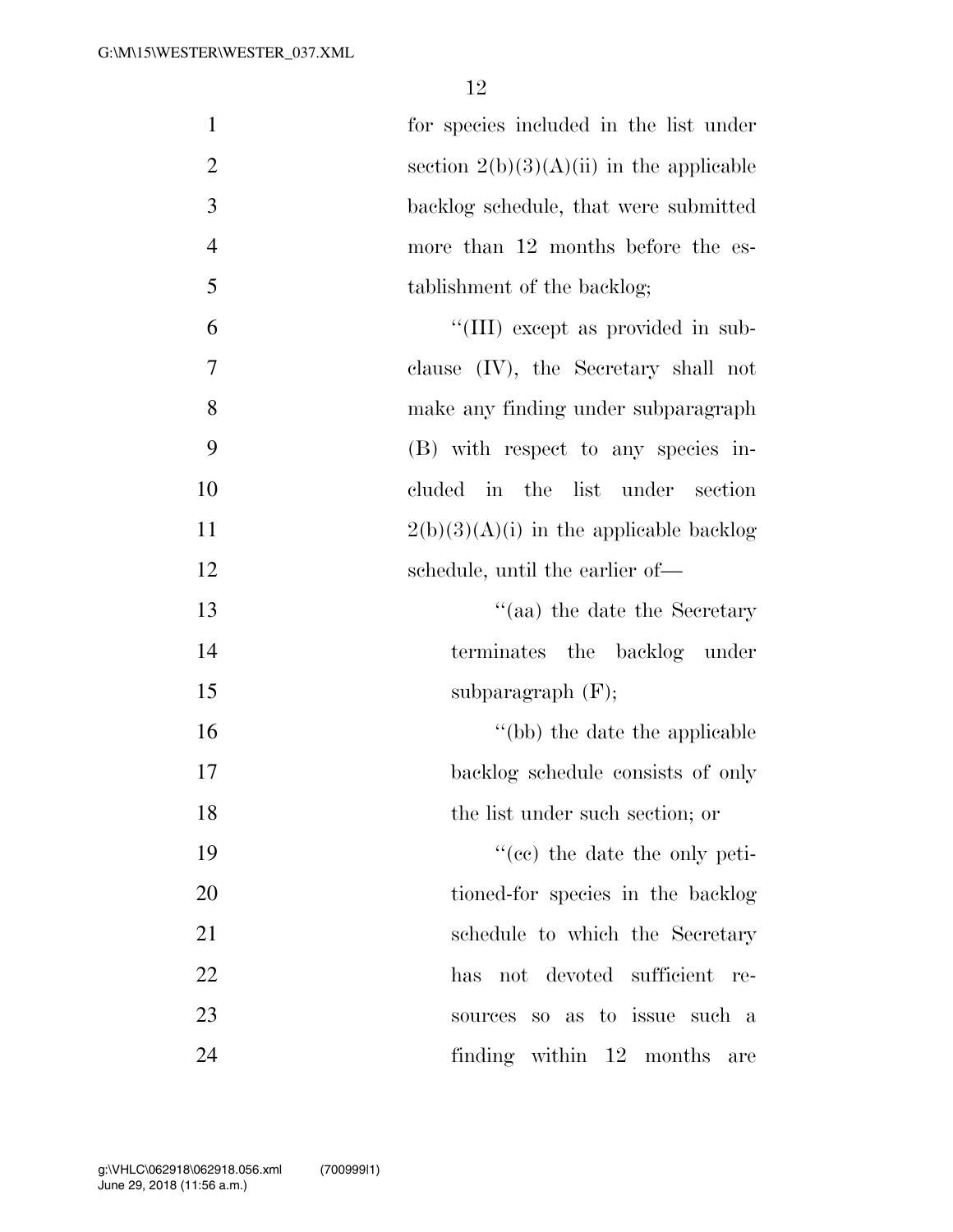| $\mathbf{1}$   | those in the list under such sec-         |
|----------------|-------------------------------------------|
| $\overline{2}$ | tion; and                                 |
| 3              | $\lq\lq$ (IV) the Secretary is deemed to  |
| $\overline{4}$ | have made a finding under subpara-        |
| 5              | $graph$ (B)(i) for each species included  |
| 6              | in the list under section $2(b)(3)(A)(i)$ |
| $\overline{7}$ | that the petitioned action is not war-    |
| 8              | ranted—                                   |
| 9              | "(aa) effective upon the ex-              |
| 10             | piration of the 18-month period           |
| 11             | beginning on the date the peti-           |
| 12             | tion was submitted, if the Sec-           |
| 13             | retary has not assigned the spe-          |
| 14             | cies to the 'Highest Priority—            |
| 15             | Critically Imperiled', 'Strong            |
| 16             | Data Already Available on Sta-            |
| 17             | tus' priority bin or 'New Science         |
| 18             | Underway to Inform Key Uncer-             |
| 19             | tainties' priority bin referred to        |
| 20             | in the notice referred to in clause       |
| 21             | $(i)$ ; or                                |
| 22             | "(bb) effective upon the ex-              |
| 23             | piration of the 24-month period           |
| 24             | beginning on the date the peti-           |
| 25             | tion was submitted, if the Sec-           |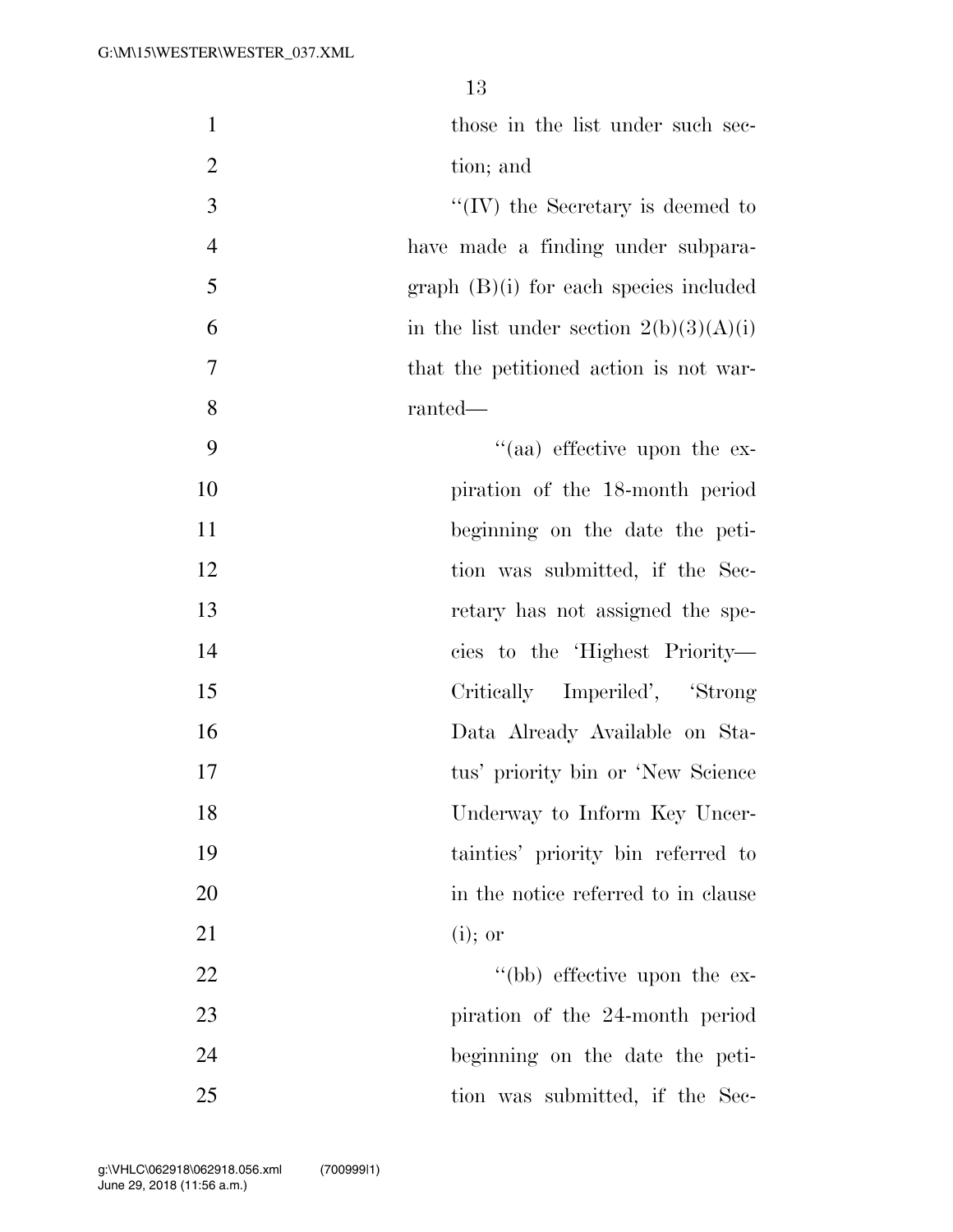| $\mathbf{1}$   | retary has assigned the species to                    |
|----------------|-------------------------------------------------------|
| $\overline{2}$ | the 'Strong Data Already Avail-                       |
| 3              | able on Status' priority bin or                       |
| $\overline{4}$ | 'New Science Underway to In-                          |
| 5              | form Key Uncertainties' priority                      |
| 6              | bin referred to in the notice re-                     |
| $\overline{7}$ | ferred to in clause (i).                              |
| 8              | "(I)(i) In the case of the first 12-month             |
| 9              | petition backlog under subparagraph $(E)(ii)$ —       |
| 10             | "(I) item (aa) of subparagraph                        |
| 11             | $(H)(ii)(IV)$ shall be applied by substituting        |
| 12             | '30-month' for '18-month'; and                        |
| 13             | $\lq\lq$ (II) item (bb) of subparagraph               |
| 14             | $(H)(ii)(IV)$ shall be applied by substituting        |
| 15             | '36-month' for '24-month'.                            |
| 16             | "(ii) The Secretary may not under sub-                |
| 17             | paragraph $(H)(i)$ change the assignment of a         |
| 18             | petition or petitioned-for species from one pri-      |
| 19             | ority bin to another priority bin.                    |
| 20             | $\lq\lq(J)$ In the case of findings under sub-        |
| 21             | paragraph $(G)(iii)$ and $(H)(ii)(IV)$ , the publica- |
| 22             | tion under subparagraph $(A)$ or $(B)(i)$ , respec-   |
| 23             | tively, may consist solely of a notice of each        |
| 24             | finding.                                              |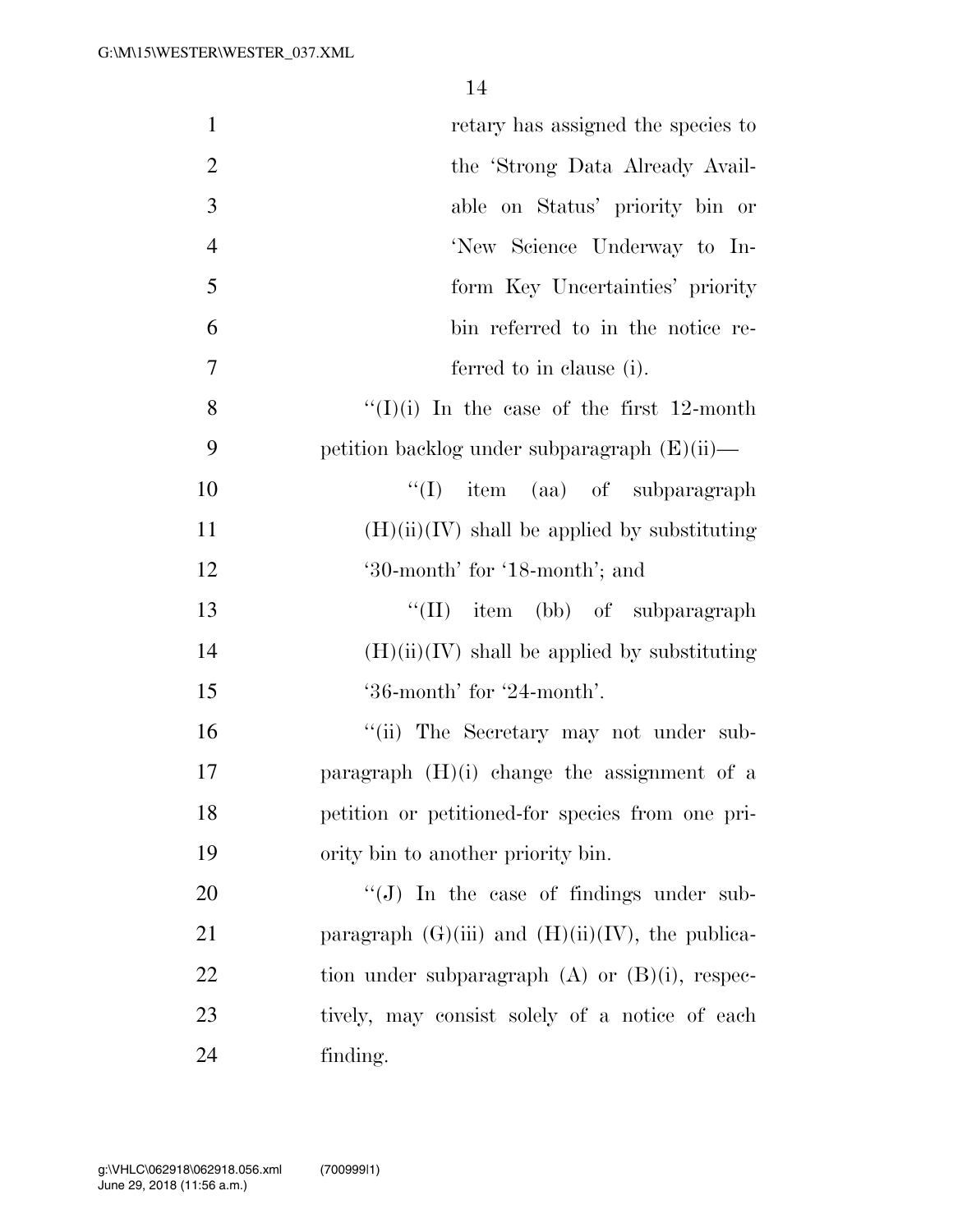| $\mathbf{1}$   | $\lq\lq(K)(i)$ Except as otherwise provided in    |
|----------------|---------------------------------------------------|
| $\overline{2}$ | this Act, the Secretary shall regularly maintain  |
| 3              | on the internet site of the United States Fish    |
| $\overline{4}$ | and Wildlife Service a publically available data- |
| 5              | base of petitions referred to in this paragraph   |
| 6              | and species otherwise evaluated under sub-        |
| 7              | section (a).                                      |
| 8              | "(ii) The database shall contain informa-         |
| 9              | tion about each petitioned-for species includ-    |
| 10             | $ing$ —                                           |
| 11             | $\lq\lq$ (I) the date a petition for such spe-    |
| 12             | cies was submitted;                               |
| 13             | $\lq\lq$ (II) the person who submitted the        |
| 14             | petition;                                         |
| 15             | "(III) the current status of the peti-            |
| 16             | tion within the statutory and agency proc-        |
| 17             | ess, including the most recent agency ac-         |
| 18             | tion taken;                                       |
| 19             | $``(IV)$ a web link to any documents re-          |
| 20             | ceived under this paragraph that con-             |
| 21             | stituted the petition for such species;           |
| 22             | $\lq\lq(V)$ a web link to any materials the       |
| 23             | Secretary has received from State or local        |
| 24             | governments pertaining to petitions to list       |
| 25             | such species; and                                 |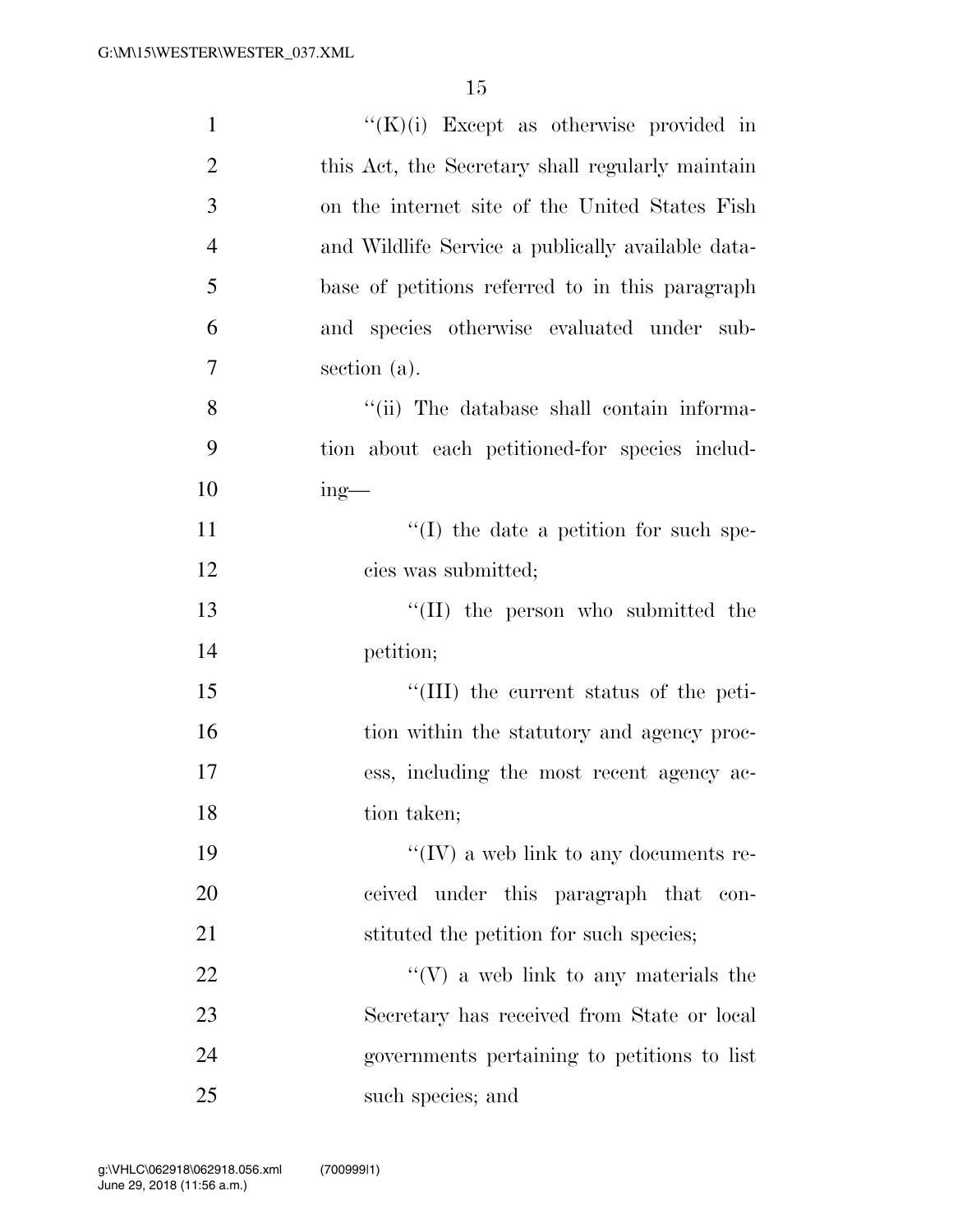| $\mathbf{1}$   | "(VI) the outcomes of all prior peti-          |
|----------------|------------------------------------------------|
| $\overline{2}$ | tioning or listing procedures for such spe-    |
| 3              | cies;                                          |
| $\overline{4}$ | "(VII) the outcomes of all prior litiga-       |
| 5              | tion against the Federal Government on         |
| 6              | the basis of a petition for or listing of such |
| 7              | species, including actions or agreements by    |
| 8              | the Federal Government to-                     |
| 9              | "(aa) dispense monies to liti-                 |
| 10             | gating parties or counsel;                     |
| 11             | "(bb) promulgate rules as a di-                |
| 12             | rect or indirect result of litigation out-     |
| 13             | comes or agreements;                           |
| 14             | $\lq\lq (ee)$ resolve any matter related       |
| 15             | to the petition or a petitioned-for spe-       |
| 16             | cies by a certain date, or otherwise;          |
| 17             | $"$ (dd) conduct further research or           |
| 18             | analysis related to the petition or peti-      |
| 19             | tioned-for species; or                         |
| 20             | "(ee) engage in any other activity             |
| 21             | as a result of the terms of litigation         |
| 22             | settlements or court-orders related to         |
| 23             | such petitions or petitioned-for spe-          |
| 24             | cies.                                          |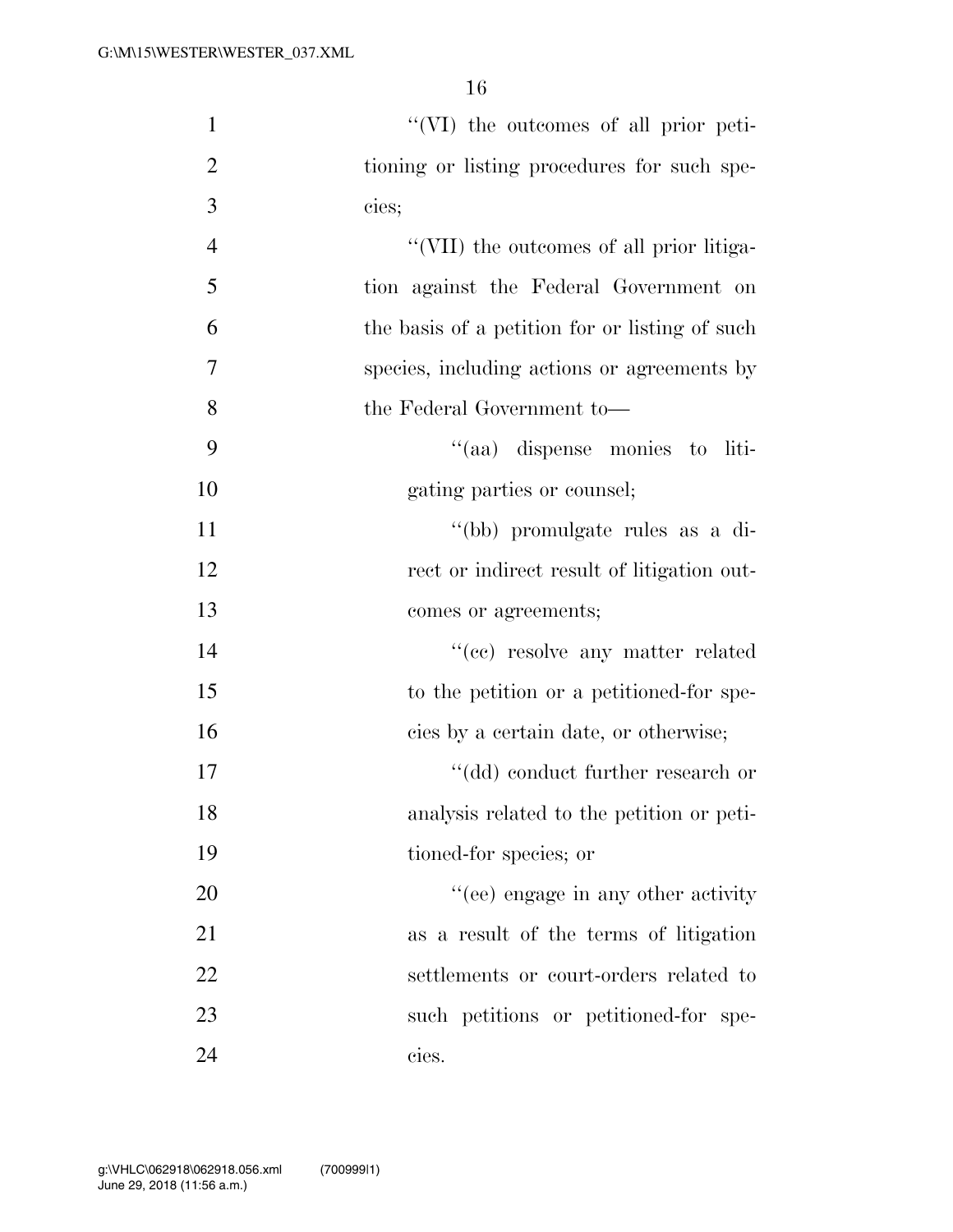| $\mathbf{1}$   | $\lq\lq(L)$ (i) Except as provided in clauses (ii)   |
|----------------|------------------------------------------------------|
| $\overline{2}$ | and (iii), any negative finding described in sub-    |
| 3              | paragraph (A) and any finding described in           |
| $\overline{4}$ | clause (i) or (ii) of subparagraph (B) shall be      |
| 5              | subject to judicial review.                          |
| 6              | $``$ (ii) A petition in the list under section       |
| $\overline{7}$ | $2(a)(3)(A)(i)$ of the backlog schedule for a 12-    |
| 8              | month petition backlog is not subject to judicial    |
| 9              | review-                                              |
| 10             | $\lq\lq$ (I) on the basis of a negative finding      |
| 11             | by the Secretary under subparagraph                  |
| 12             | $(H)(ii)(IV);$ or                                    |
| 13             | "(II) on the basis that the Secretary                |
| 14             | has failed to make a finding within the 12-          |
| 15             | month timeframe established under sub-               |
| 16             | paragraph $(B)$ .                                    |
| 17             | "(iii) Notwithstanding<br>subparagraph               |
| 18             | $(C)(ii)$ , a finding by the Secretary under sub-    |
| 19             | paragraph $(G)(iii)$ , and any failure by the Sec-   |
| 20             | retary in the effective period of a 90-day peti-     |
| 21             | tion backlog to make a finding under subpara-        |
| 22             | graph (A) with respect to any species included       |
| 23             | in the list under section $2(b)(3)(A)(i)$ in the ap- |
| 24             | plicable backlog schedule, is not subject to judi-   |
| 25             | cial review.".                                       |